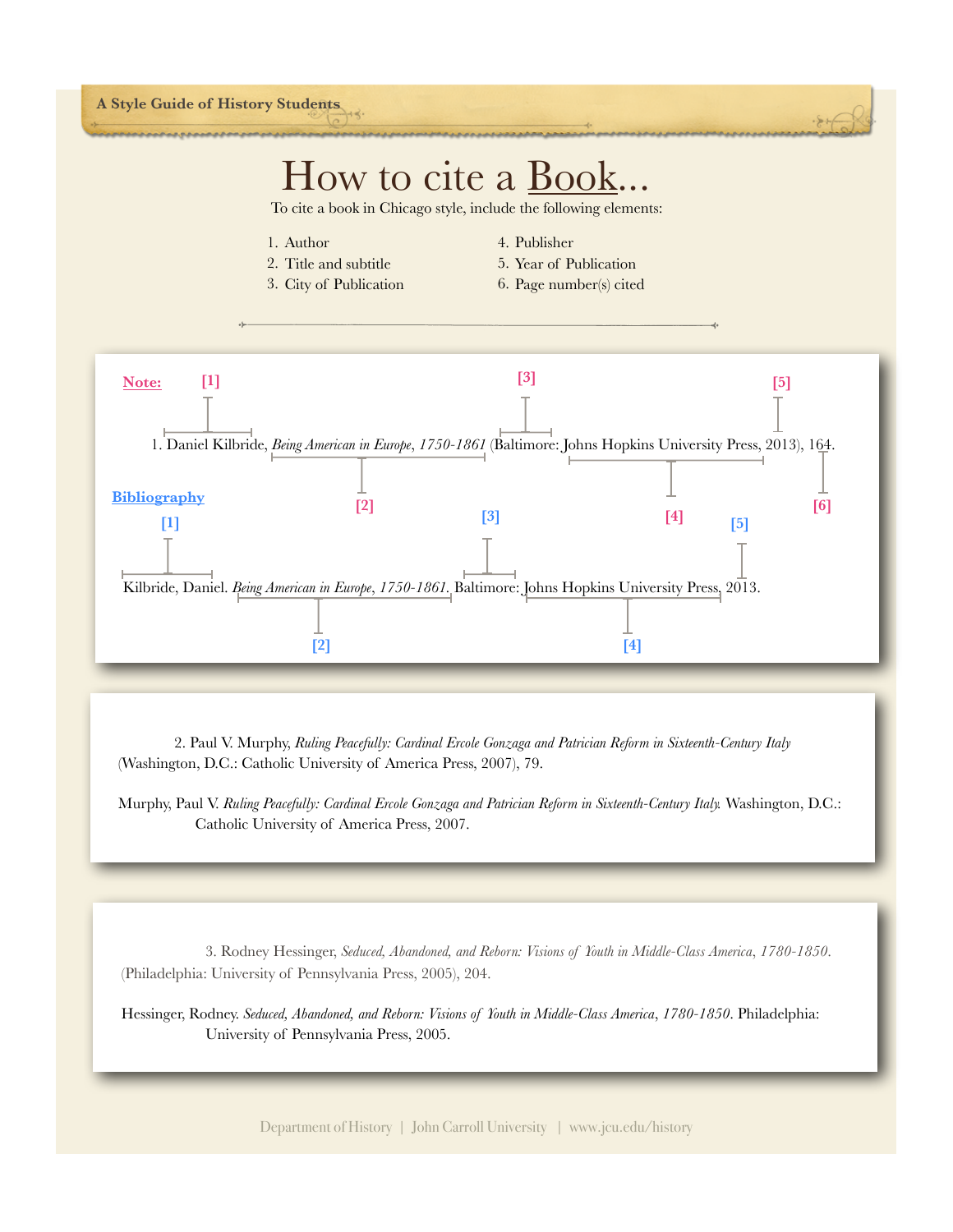

- 1. Author
	- 2. Title of Article
	- 3. Title of Journal
- 4. Volume & Issue numbers 5. Year of Publication
- 6. Page number(s)



### **Note:**

 1. Maria Marsilli, "Missing Idolatry: Mid-Colonial Interactions between Parish Priests and Indians in the Colonial Diocese of Arequipa," *Colonial Latin American Historical Review* 13, no. 4 (2004): 401.

### **Bibliography:**

Marsilli, Maria. "Missing Idolatry: Mid-Colonial Interactions between Parish Priests and Indians in the Colonial Diocese of Arequipa." *Colonial Latin American Historical Review* 13, no. 4 (2004): 399-421.

#### **Note:**

 1. Marcus Gallo, "'Fair Play Has Entirely Ceased, and Law Has Taken Its Place': The Rise and Fall of the Squatter Republic in the West Branch Valley of the Susquehanna River, 1768-1800," *The Pennsylvania Magazine of History and Biography* 136, no. 4 (October 2012): 407.

### **Bibliography:**

Gallo, Marcus. "'Fair Play Has Entirely Ceased, and Law Has Taken Its Place': The Rise and Fall of the Squatter Republic in the West Branch Valley of the Susquehanna River, 1768-1800." *The Pennsylvania Magazine of History and Biography* 136, no. 4 (October 2012): 405-34.

Department of History | John Carroll University | www.jcu.edu/history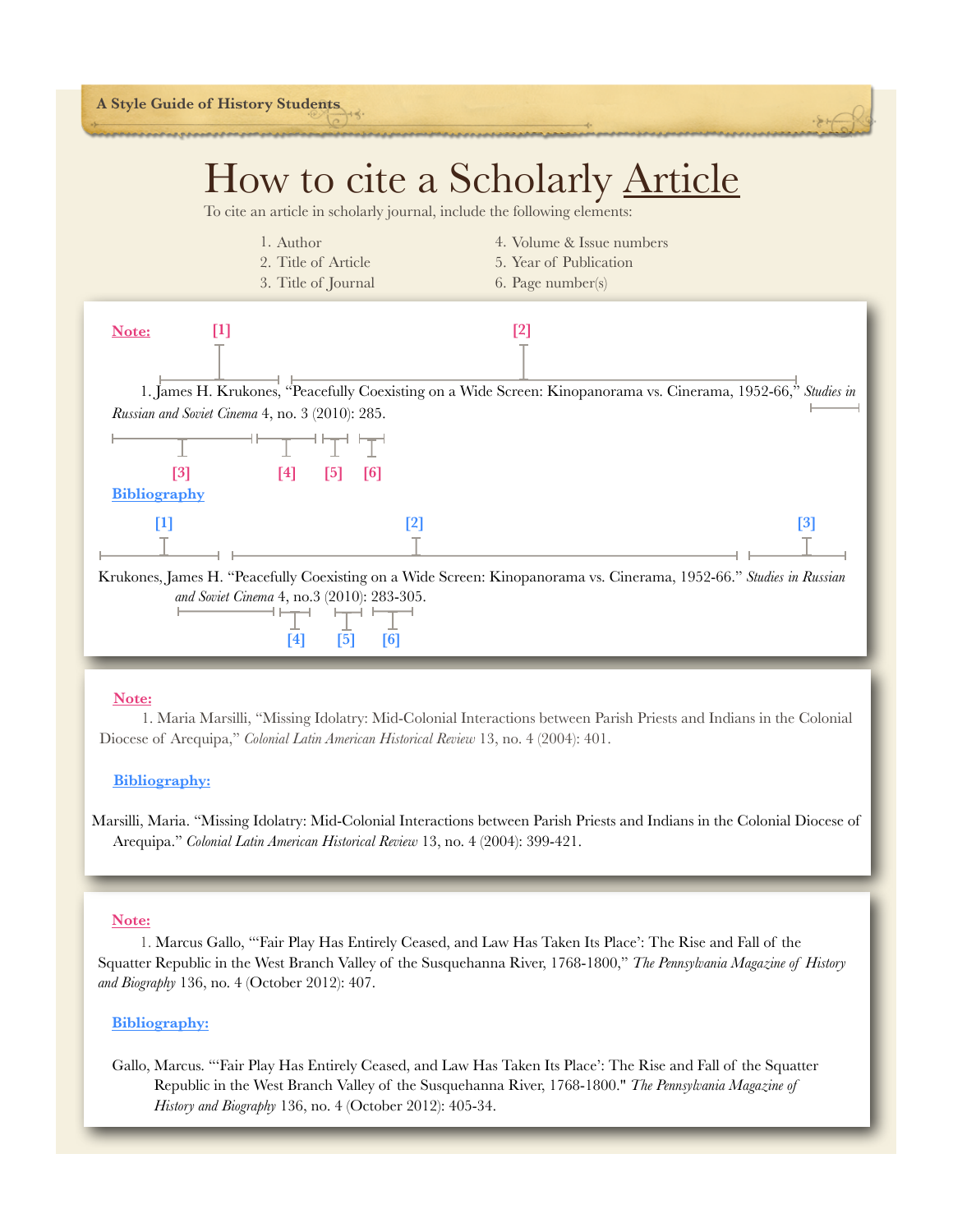**A Style Guide of History Students**

## How to cite a book Chapter...

At times several scholars work together to write a book. These works are called edited volumes. each author writing one chapter of the book. Such books also have an editor who, reviews all of the chapters for consistency and narrative flow. Here is an example of how to cite a specific chapter in an edited volume.

- 1. Author of chapter 2. Title of chapter 3. Title of book
- 4. Editor of book

6. Publisher

- 5. City of Publication
- 7. Year of Publication
	- 8. Page number(s) cited



 1. Matthew Paul Berg, "Die SPÖ und die Praxis der Entnazifizierung" in *Entnazifizierung zwischen politischem Anspruch, Parteienkonkurrenz und Kaltem Krieg*, ed. Maria Mesner (Vienna and Munich: Oldenbourg Verlag, 2005), 182.

Berg, Matthew Paul. "Die SPÖ und die Praxis der Entnazifizierung" in *Entnazifizierung zwischen politischem Anspruch, Parteienkonkurrenz und Kaltem Krieg*, ed. Maria Mesner (Vienna and Munich: Oldenbourg Verlag, 2005), 145-85.

Department of History | John Carroll University | www.jcu.edu/history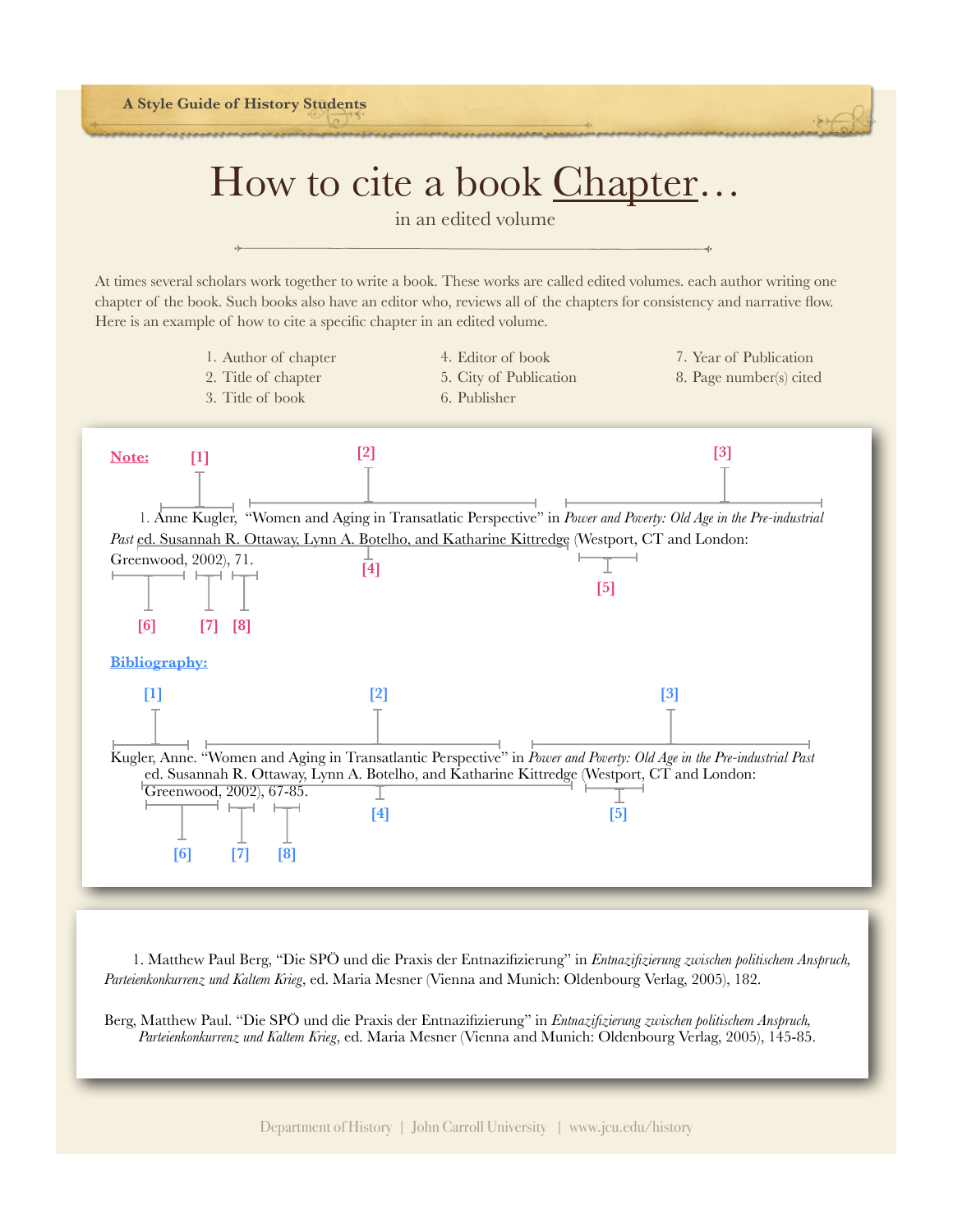### Other common citations…

计图片

Now that you have the hang of it, variations off of the most common citation forms should not be difficult to master.

 **CATA:** 

### **Book Review**

1. Marcus Gallo, review of *The Way of Improvement Leads Home: Philip Vickers Fithian and the Rural Enlightenment in Early America,* by John Fea, *Pennsylvania History: A Journal of Mid-Atlantic Studies* 76, no. 2 (Spring 2009): 194.

Gallo, Marcus. review of *The Way of Improvement Leads Home: Philip Vickers Fithian and the Rural Enlightenment in Early America,* by John Fea. *Pennsylvania History: A Journal of Mid-Atlantic Studies* 76, no. 2 (Spring 2009): 194-96.

2. George N. Vourlojianis, review of The Richardson Light Guard of Wakefield, Massachusetts: A Town Militia in War and Peace, 1851-1975, by Barry M. Stentiford, *Journal of Military History* 77, no. 4 (October 2013): 1468.

Vourlojianis, George N. review of The Richardson Light Guard of Wakefield, Massachusetts: A Town Militia in War and Peace, 1851-1975 by Barry M. Stentiford. *Journal of Military History* 77, no. 4 (October 2013): 1468-1469.

### **Edited Volume by Multiple Authors**

2. Wladimir Fischer-Nebmaier, Matthew P. Berg and Anastasia Christou, ed. *Narrating the City: Histories, Space, and the Everyday*. New York and Oxford: Berghahn Books, 2015.

Fischer-Nebmaier, Wladimir, Matthew P. Berg and Anastasia Christou, ed. *Narrating the City: Histories, Space, and the Everyday*. New York and Oxford: Berghahn Books, 2015.

### **Encyclopedia Entry**

3. Malia McAndrew, *The American Beauty Industry Encyclopedia, s.v."Cosmetics"* (Westport, CT: Greenwood Publishing Group, 2010), 38.

McAndrew, Malia. *The American Beauty Industry Encyclopedia,* s.v. "Cosmetics." Westport, CT: Greenwood Publishing Group, 2010.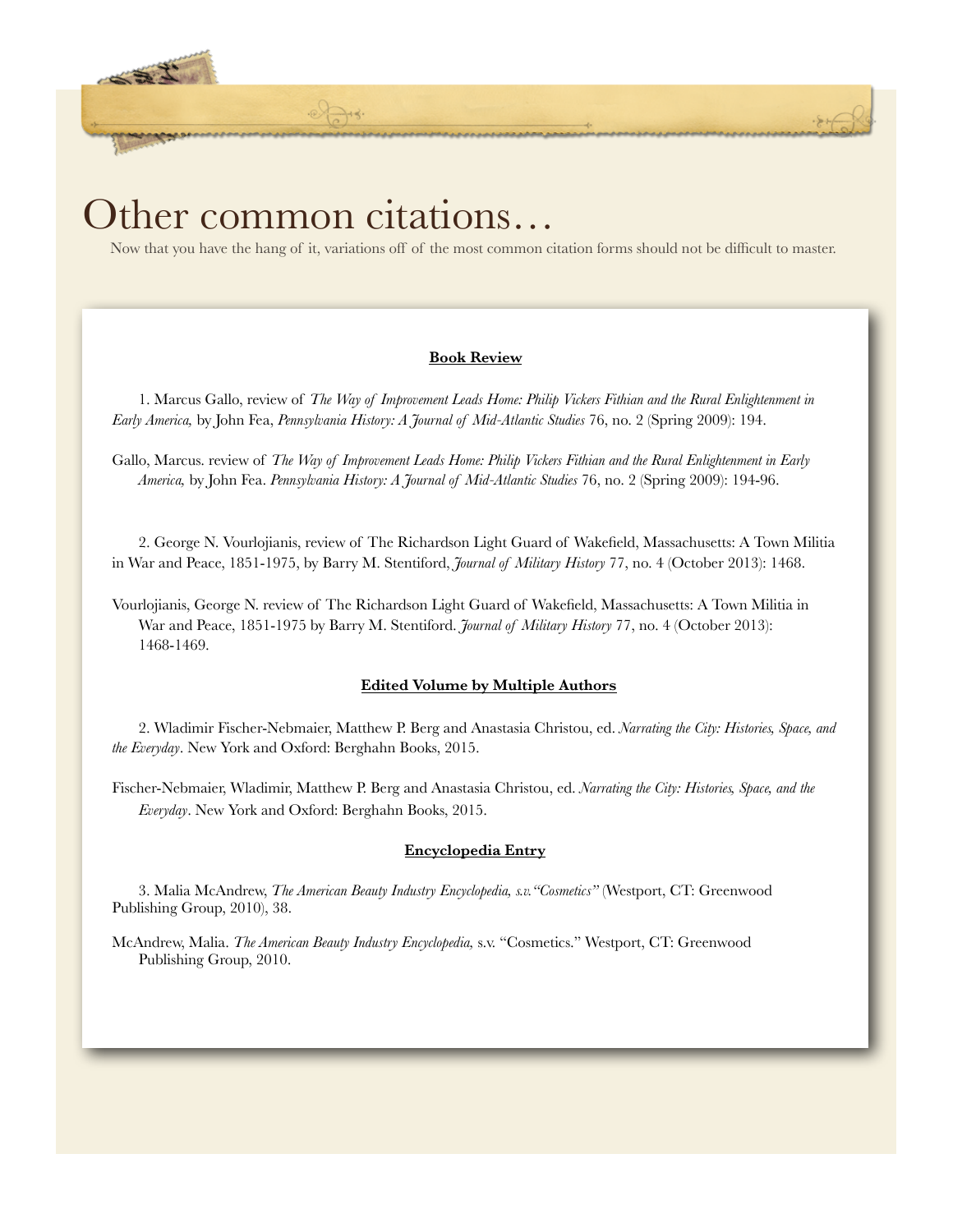### Even more commons citations…

Now that you have the hang of it, variations off of the most common citation forms should not be difficult to master.

 **CATA** 

### **Email Communication**

4. Emily Uterhark, e-mail message to Anne Kugler, August 13, 2015.

Personal communications are not included in the bibliography

小蟹子

### **Government Document**

5.U.S. Department of State, *Foreign Relations of the Uninted States: Diplomatic Papers, 1943.* (Washington, DC: GPO, 1965, 562.

U.S. Department of State. *Foreign Rlations of the Uninted States: Diplomatic Papers, 1943.* Washington, DC: GPO, 1965.

### **Television Programs and Other Broadcast Sources**

5. George N. Vourlojianis, interview by Dee Perry, "200th Anniversary of the Battle of Lake Erie," The Sound of Ideas, WVIZ-PBS, August 29, 2013.

Television Program and other broadcast sources are not included in the bibliography

### **Unpublished Interviews**

6. Robert Smith (principal adviser, Investment Center Division, FAO), in discussion with the author, September 2016.

Unpublished interviews are not included in the bibliography

### **Electronic Books**

7. Grant Ian Thrall, *Land Use and Urban Form* (New York: Methuen, 1987), http://www.rri.wvu.edu/WebBook/ Thrallbook/Land%20Use%20and%20Urban%20Form.pdf.

Thrall, Grant Ian. *Land Use and Urban Form*. New York: Methuen, 1987. http://www.rri.wvu.edu/WebBook/Thrallbook/ Land%20Use%20and%20Urban%20Form.pdf.

Department of History | John Carroll University | www.jcu.edu/history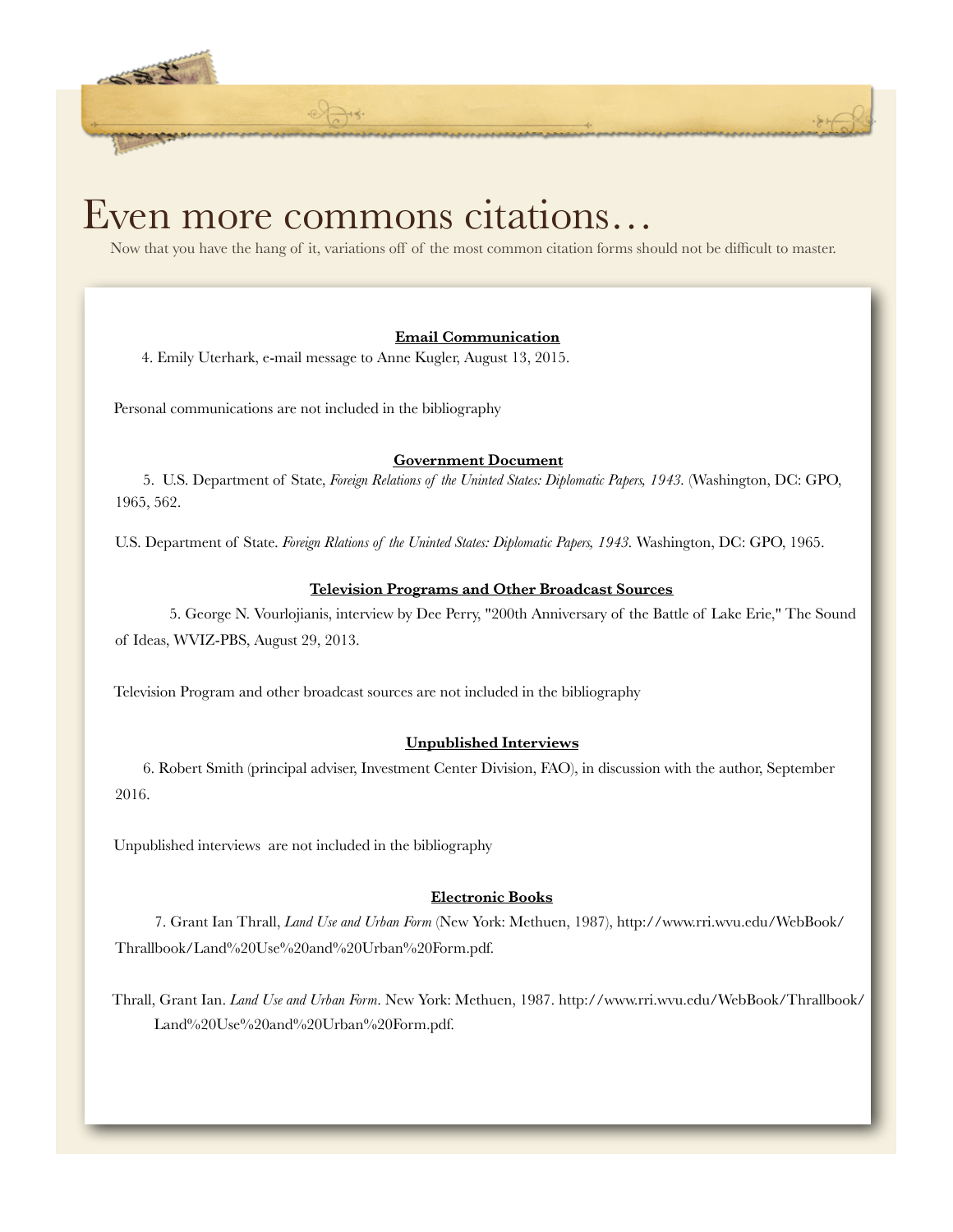

 **CATA** 

All research papers for a history class should include a title page with the following elements:

- 1. Paper title, Cntered
- 2. Writer's name

27

3. Course Title, Instructor's Name, and Date

# **[1]**

**A Classy Constitution:** 

**Classical Influences on the United States Constitution from Ancient Greece and Roman History and Political Thought**





**[3]**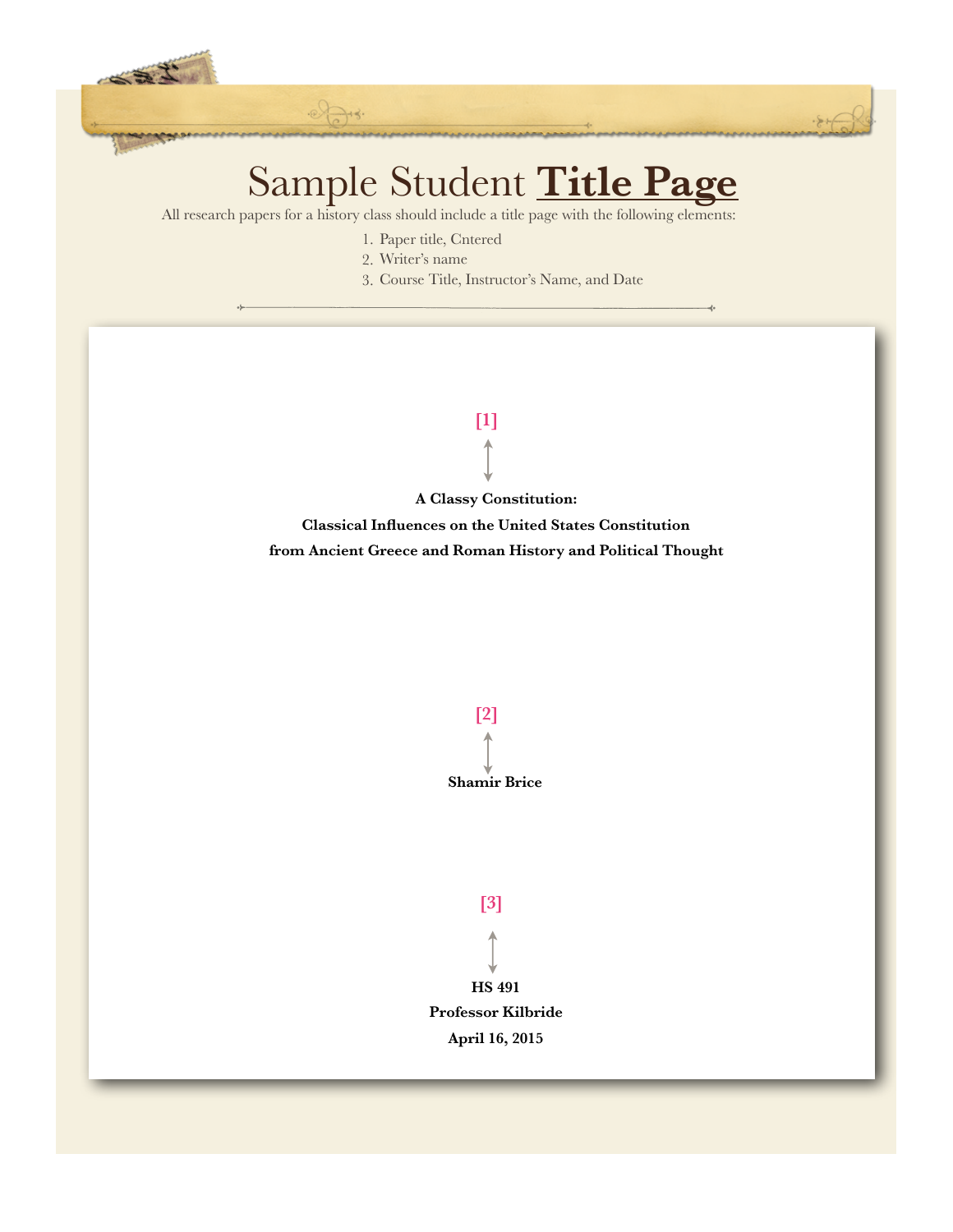### Sample student **Endnotes**

 **CATA** 

Research papers for history classes should include either footnotes or endnotes. Notes should point readers to the specific page of a citation that is referenced in the body of your paper. Your notes should be single spaced with a double space in between them. As opposed to in the bibliography, the authors names are not inverted in the notes. After a title is cited once, the author's last name and a shortened title can refer to a note by the same author. In the case that a work is cited twice in a row the abbreviation "ibid" (in the same place as above) may be used.

**Student Lastname page #**

1. Rodney Hessinger, *Seduced, Abandoned, and Reborn: Visions of Youth in Middle-Class America*, *1780-1850*. (Philadelphia: University of Pennsylvania Press, 2005), 204.

2. Paul V. Murphy, *Ruling Peacefully: Cardinal Ercole Gonzaga and Patrician Reform in Sixteenth-Century Italy* (Washington, D.C.: Catholic University of America Press, 2007), 79.

3. Rodney Hessinger, *Seduced, Abandoned, and Reborn, 208.* 

4. Ibid., 212.

小路上

5. Paul V. Murphy, *Ruling Peacefully*, 87.

6. Anne Kugler, "Women and Aging in Transatlatic Perspective" in *Power and Poverty: Old Age in the Preindustrial Past* ed. Susannah R. Ottaway, Lynn A. Botelho, and Katharine Kittredge (Westport, CT and London: Greenwood, 2002), 71.

7. Paul V. Murphy, *Ruling Peacefully*, 88.

8. Ibid, 86.

9. Matthew Paul Berg, "Die SPÖ und die Praxis der Entnazifizierung" in *Entnazifizierung zwischen politischem Anspruch, Parteienkonkurrenz und Kaltem Krieg*, ed. Maria Mesner (Vienna and Munich: Oldenbourg Verlag, 2005), 182.

10. Gallo, Marcus. "'Fair Play Has Entirely Ceased, and Law Has Taken Its Place': The Rise and Fall of the Squatter Republic in the West Branch Valley of the Susquehanna River, 1768-1800." *The Pennsylvania Magazine of History and Biography* 136, no. 4 (October 2012): 405-34.

11. Rodney Hessinger, *Seduced, Abandoned, and Reborn, 220.*